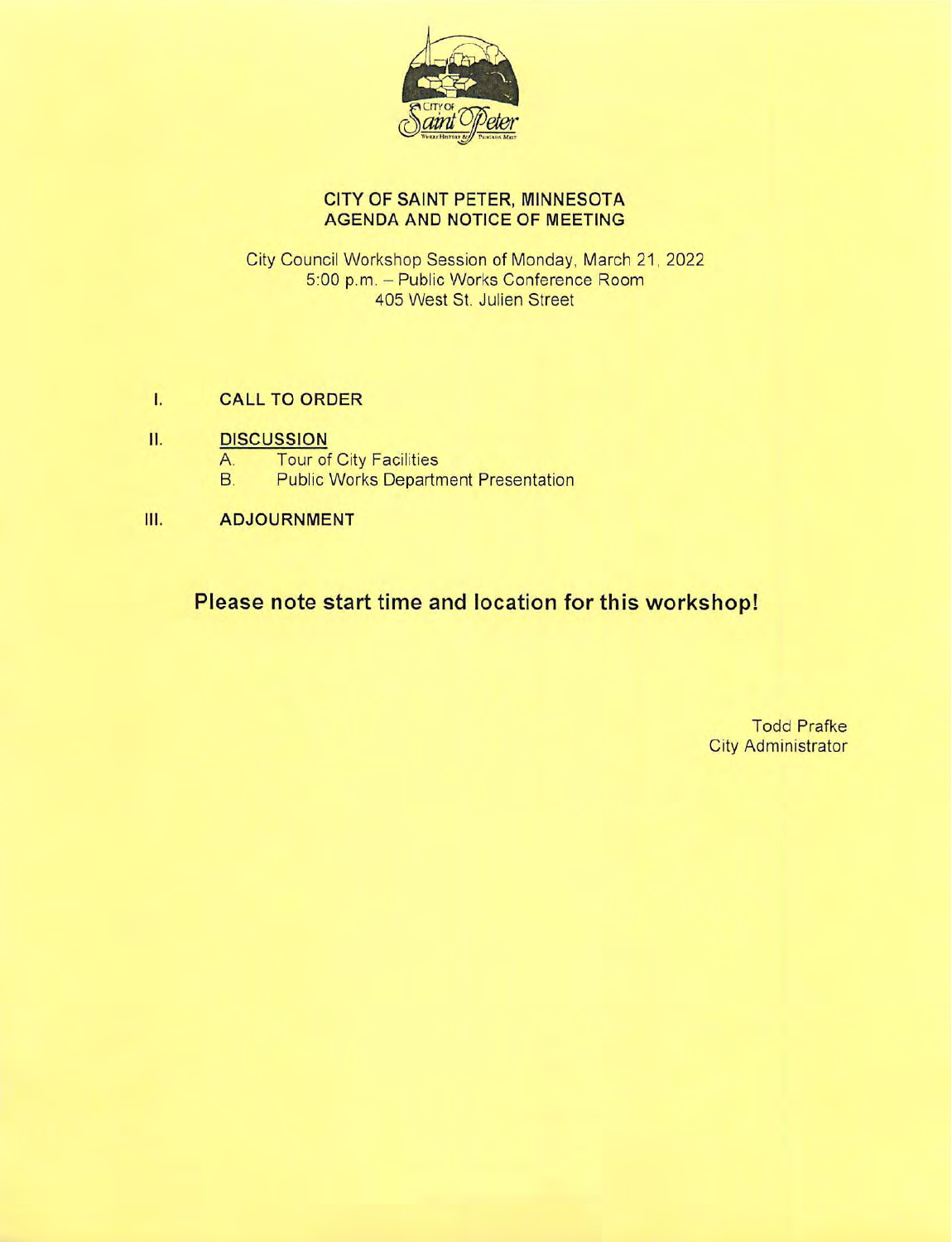

# **Memorandum**

**DATE:** 3/17/22

- **TO:** Honorable Mayor Zieman Members of the City Council
- **FROM:** Todd Prafke City Administrator

**RE:** Department Presentation: Public Works Department

### **ACTION/RECOM MEN DATION**

None needed. For Council information and discussion only.

### **BACKGROUND**

Each year the various departments of the City make an annual presentation to the City Council on activities in the department. The workshop on Monday evening will feature a presentation from the Public Works Department. Each Department Head sets their own topics and is given 20 to 45 minutes to talk about whatever they want. As you know this meeting also includes a tour of the Public Works facility so that will be a major portion of the presentation from Pete's team.

Please feel free to contact me if you have any questions or concerns on this agenda item.

TP/bal